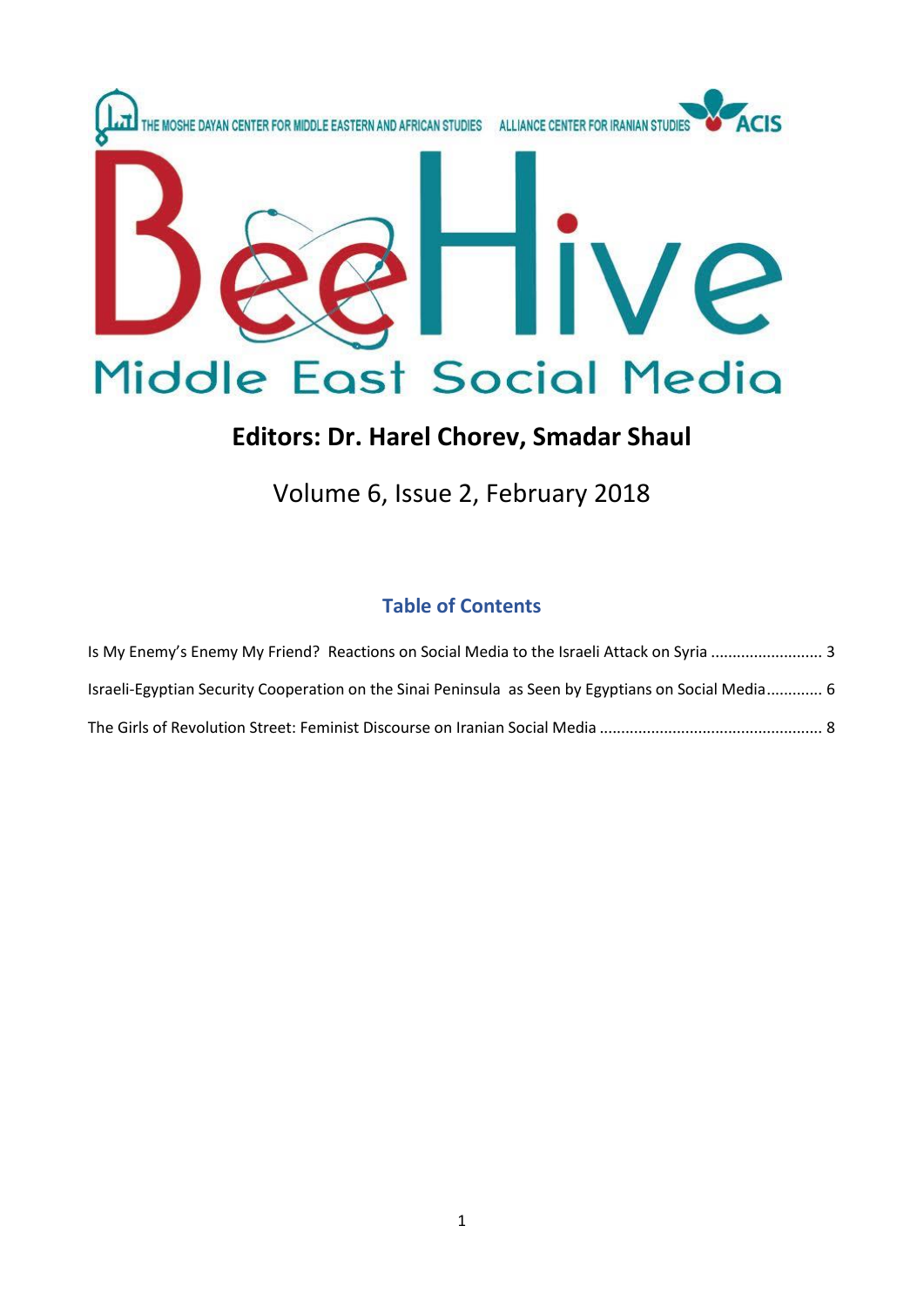# From the Editors

The Doron Halpern Middle East Network Analysis Desk is happy to present the February issue of **Beehive**. The issue begins with an examination of the reactions on social media to Israel's attack on positions in Syrian territory. Surprisingly, the attack was welcomed by users from Syria and other Arab countries. The second article also covers reactions of users in the Arab world to Israel, in this case to news of military cooperation between Israel and Egypt in the Sinai Peninsula, which some Egyptian social media users consider being in the interest of their country's security. The issue concludes with an analysis of the way that social networking sites have been used to advance the status of women in Iran.

**Enjoy**!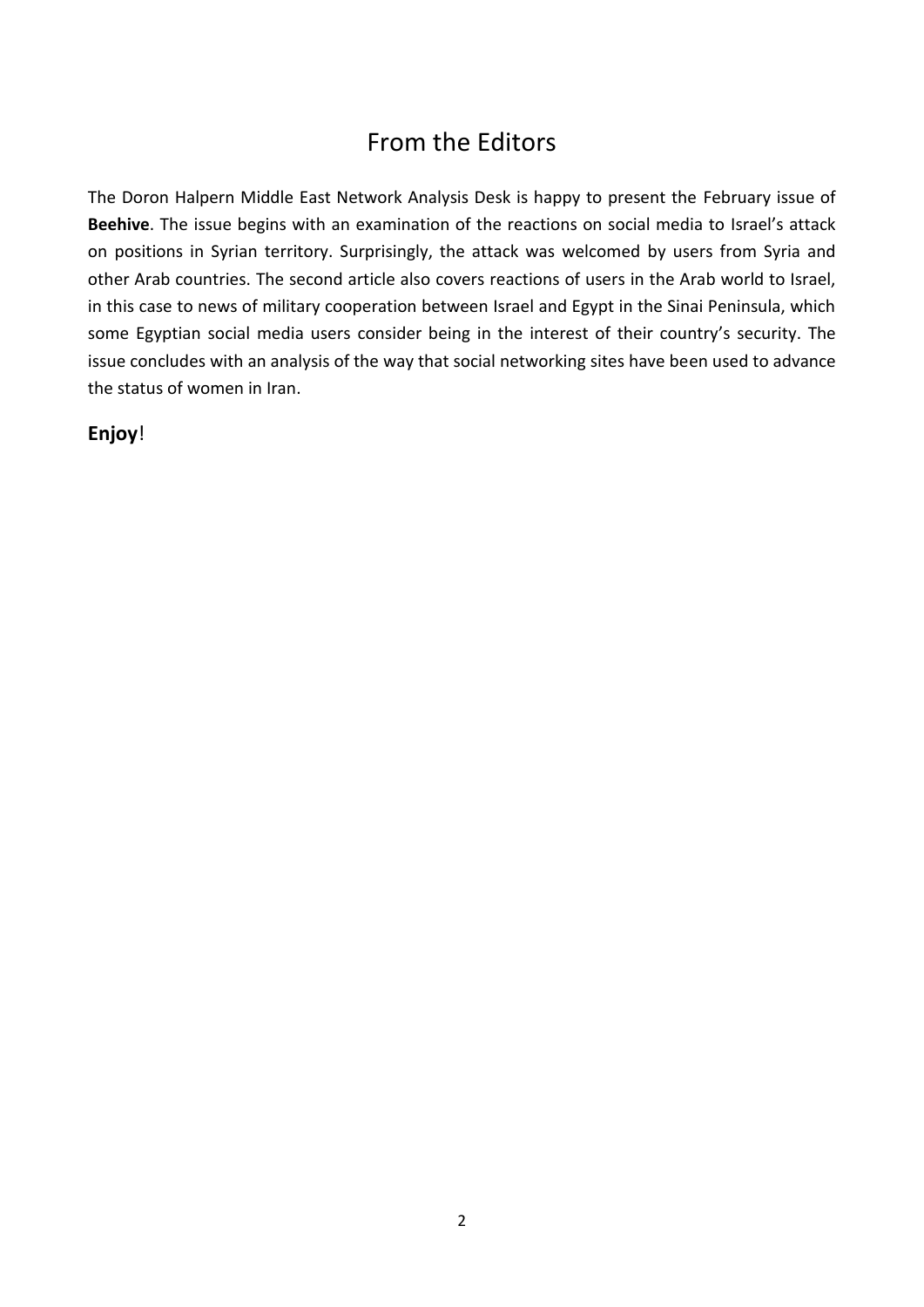## **Is My Enemy's Enemy My Friend?**

### <span id="page-2-0"></span>**Reactions on Social Media to the Israeli Attack on Syria**

#### **Adam Hoffman**

On February 10, there was a significant escalation on the Israeli-Syrian border, after a remotelycontrolled Iranian aircraft penetrated Israeli territory and was intercepted. Following the incident, Israeli Air Force planes attacked the Syria's T-4 airbase, in the Tadmor area, from which the drone was operated. The foray destroyed anti-aircraft batteries belonging to the Syrian regime in what a senior Israeli officer described as the most extensive attack against Syrian air defenses since 1982.<sup>1</sup> According to the Syrian Observatory for Human Rights, six soldiers were killed in the attack. The fatalities included not only Syrians from Assad's troops but also non-Syrians,<sup>2</sup> apparently Iranians from the forces that operate the batteries.<sup>3</sup> Alongside the predictable reactions praising the subsequent downing of an Israeli warplane, some Syrian users of social media called on Israel to continue acting against the Assad regime. These responses illustrate how the accepted definition of "who is an enemy" has changed in the Middle East since the beginning of the Syrian Civil War. Today, an Israeli military attack against Syrian and Iranian positions has the support of various parties both inside and outside Syria.

Among the predictable reactions to the downing of the Israeli plane was the response of a Syrian user who circulated pictures showing supporters of the Assad regime in Damascus and Beirut, who seem to be distributing sweets to passersby on the street as an expression of joy. Another Syrian user shared pictures showing parts of the downed plane, and stressed that the Golan Heights are Syrian and not Israeli. Images of wreckage from the Israeli plane appeared in the tweets of other Syrian users, who wanted to portray the attacks against Syria as a failure, and thus to damage Israel's image. $4$ 

However, Israel's action against the Assad regime also received surprising support from many Syrian users, in part because it forced a temporary interruption in the bombing of the towns Ghouta and Idlib by Russian and Syrian planes. These attacks have increased considerably recently, with 500 civilians killed last week in eastern Ghouta alone. Israeli journalist Anshel Pfeffer described the situation well: "Syrian civilians there are being

allowed a few, rare hours of peace."<sup>5</sup> Similar responses were received from other users, such as





one from Aleppo who tweeted after the attack: "Good news from Ghouta. There are no air strikes over our heads today." Regarding the question of Syrian citizens' support of attacks against the Assad regime, he wrote, "We are unconcerned with other countries' reasons. We want our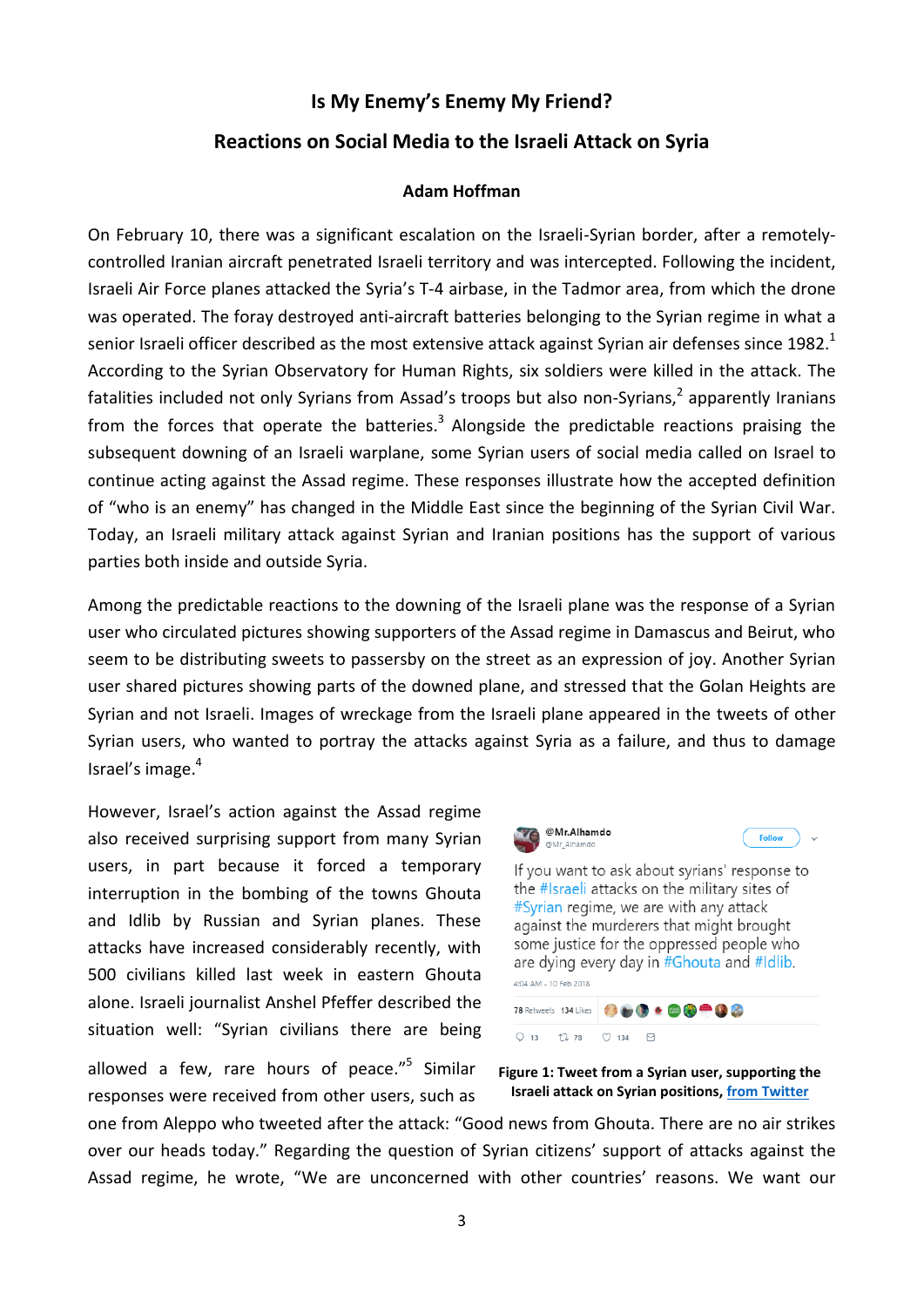children to live in peace." <sup>6</sup> In another tweet, he declared, "We are with any attack against the murderers that might brought [sic] some justice for oppressed people who are dying every day in Idlib and Ghouta"(figure  $1$ ).<sup>7</sup> Another Syrian user, who presents himself as a political and media activist and a supporter of the Syrian revolution, tweeted in response to pictures shared by the regime's supporters who were happy about the downed Israeli plane: "As Syrians, we welcome any Israeli air or naval attack against the [Syrian] regime or Iran in Syria."<sup>8</sup> These expressions of joy are very reminiscent of the responses to the American attack on Syria in April last year, when US President Trump ordered the launch of cruise missiles at a Syrian army base in response to the chemical attack carried out by the Assad regime in the town of Khan Sheikhun. Many Syrian users thanked President Trump for his military action, using the hashtag, "We love you."<sup>9</sup>

The Israeli attack also engendered expressions of support from Arab users outside Syria. The answers to a question posed by the one of the most influential and popular journalists in the Arab world, Faisal al-Qassem, who presents "Another Opinion" on Al-Jazeera television, are but one example. On the day of the Israeli attack, he asked his five million followers on Twitter, "If war broke out... between Israel on one side, and Iran and its militias in Syria on the other, who would you support?" Of the more than 23,000 users who responded, 56% of them said they would support Israel, while 44% said they would support Iran and its militias (figure 2).<sup>10</sup> Although such support for Israel is purely hypothetical, it



**Figure 2: Results of a survey conducted by Faisal al-Qassem, who asked followers if they would support Israel or Iran, in the event of a war between them, [from Twitter](https://twitter.com/kasimf/status/962237258895122433)**

reflects the strong opposition among large parts of the Arab public to Iranian involvement in the Middle East generally, and Syria especially.

The Israeli attacks in Syria received further support when Saleh al-Hamawi, one of the founders of *Jabhat al-Nusra*, al-Qaeda's affiliate in Syria, tweeted that, "We welcome any Israeli air or naval attack against the [Syrian] regime and Iran in Syria and implore them [Israel] to do more."<sup>11</sup> Al-Hamawi's account has more than 64,000 followers, and his tweet supporting Israeli attacks was "liked" by more than 200 followers, many of whom are, it would appear, other jihadists.

Although Israel attacked Syria purely for military reasons, the Israeli attack gave Syrian civilians in Ghouta, Idlib and elsewhere in Syria a temporary respite from the frequent bombardments mounted by the Assad regime and its Russian supporters. Moreover, the attack met a need for taking revenge on the murderous regime that is perpetrating what was recently dubbed "another Srebrenica," referring to the well-known massacre of Bosnian Muslims in 1995. All this is happening at a time when the international community, despite its ostensible condemnation of the Assad regime, refrains from taking any real action to stop or punish it. It is not surprising, then, that bombed-out civilians long for any external military response against the regime of Assad and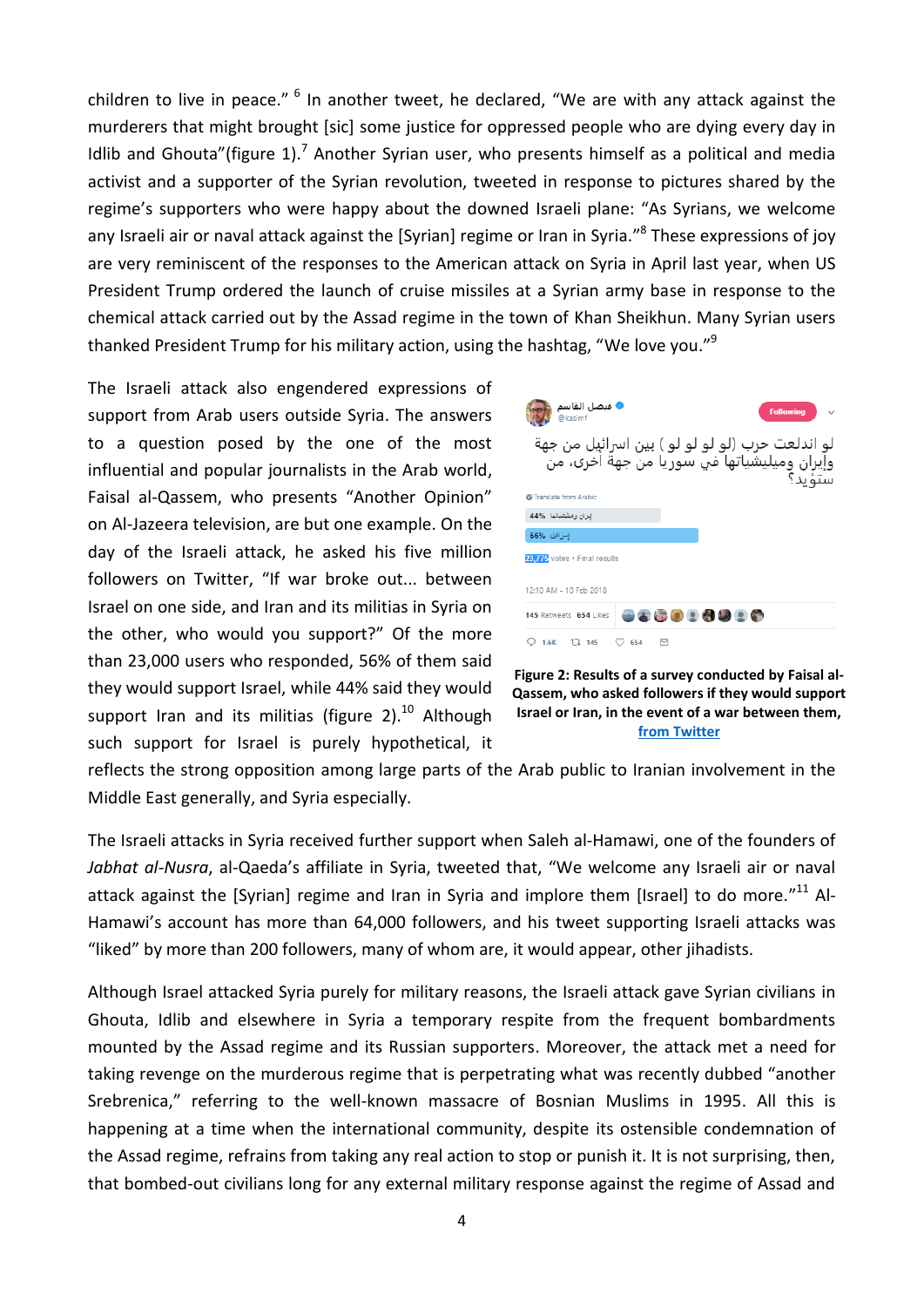Iran, even if it comes from Israel. Although these expressions of joy over the attack are utilitarian, the very fact that Syrian users' publicly support the Israeli action is evidence of a change in mood, and subverts the conventional perception in the Arab world that Israel is an enemy.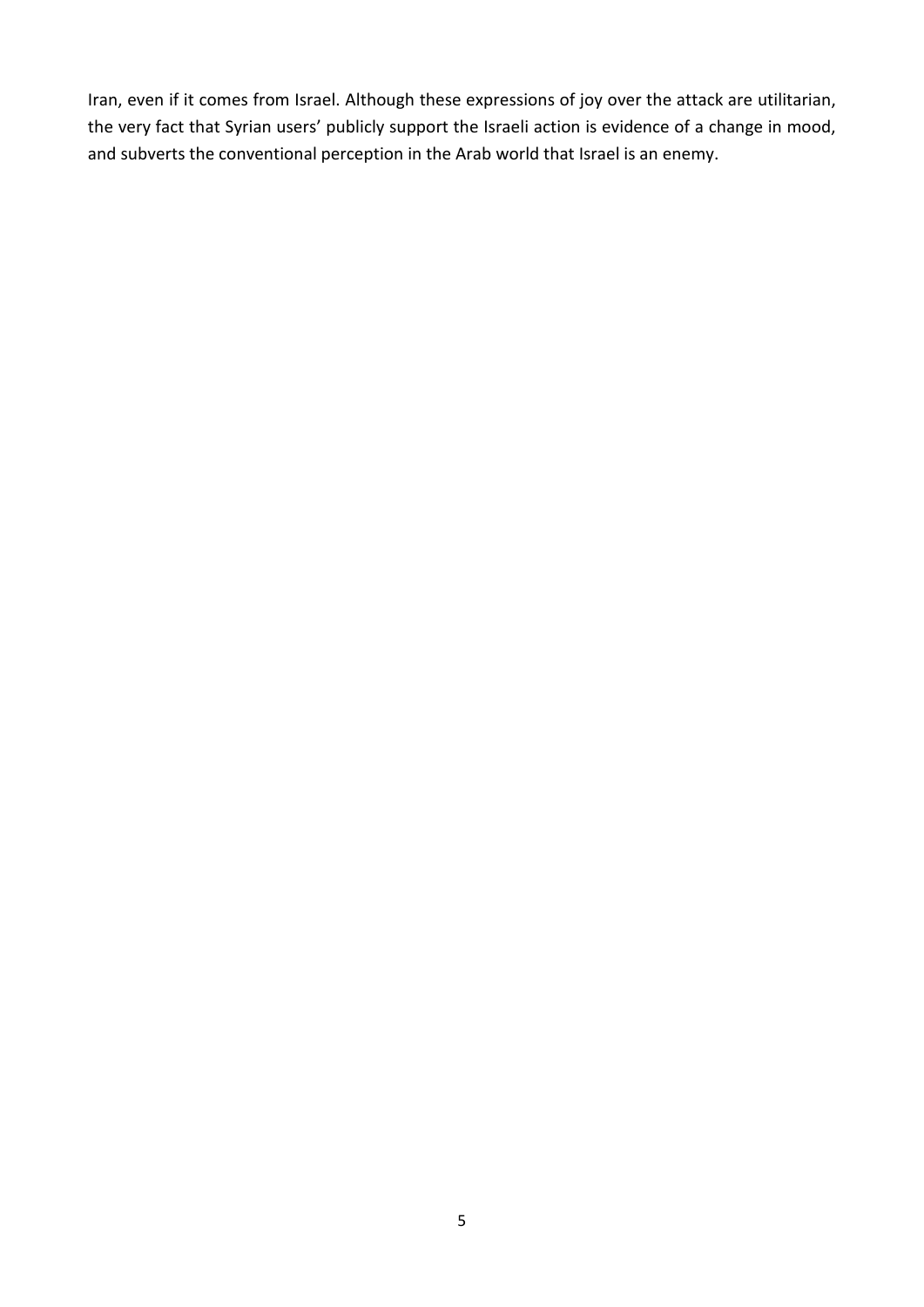# <span id="page-5-0"></span>**Israeli-Egyptian Security Cooperation on the Sinai Peninsula**

## **as Seen by Egyptians on Social Media**

### **Dr. Michael Barak**

On February 3, the New York Times reported that Israel and Egypt are cooperating in the fight against terrorism in the Sinai Peninsula. In this context, Israel has carried out more than 100 air strikes, with Egypt's consent.<sup>12</sup> Reports about this cooperation sparked extensive online discourse among Egyptian social media users, who expressed mixed reactions. On one hand, supporters of the Muslim Brotherhood and leftists condemned the Israeli involvement, and accused the Egyptian regime of treason. In their view, the Egyptian army is nothing but a tool that Israel is using to advance its interests in the region. On the other hand, supporters of President 'Abd al-Fatah al-Sisi and anti-Islamists expressed their support for the cooperation, and stressed that it is a welcome process that contributes to Egypt's national security.

News of the cooperation was denied by a spokesman for the Egyptian army, shortly after it was published: "The Egyptian army and the civilian police are the only forces fighting terrorism in northern Sinai, without the assistance of others. $"^{13}$  al-Sisi's supporters endorsed this claim and proposed several possible sources for the false report, first and foremost the Muslim Brotherhood or, alternatively, its traditional patrons. One user from Kufr al-Zayyat who took this stance wrote, "This



**Figure 3: Poster distributed [on Twitter,](https://twitter.com/Youthacalex/status/961543931002589184) with the caption "Sinai in Zionist hands"**

newspaper is false and unreliable because it is funded by Ibn Muza [the wife of the former Emir of Qatar]."<sup>14</sup> Others claimed that the paper's editors-in-chief are Zionists who work for Israel.

Juxtaposed with such denials, many Egyptian social media users responded to the army spokesman's denial by making it clear that they do not believe the official version of events. Rather, they claimed that there has been security cooperation between the two countries in Sinai for some time. A user from Cairo asserted that the Egyptian people aren't stupid, and it would be better for the army not to underestimate their ability to understand the situation.<sup>15</sup> Other users described the Israeli aid as an insult to Egypt's honor, and wondered whether the Egyptian army's power had diminished, using the situation on the eve of the 1973 war as a comparison. Bahey Hassan, an Egyptian human rights activist, pointed out several possible reasons for its failure: "The soldiers are poor and the officers arrogant. They are not skilled in urban warfare. There is discrimination against residents of Sinai who consequently feel no need to be loyal to al-Sisi." Therefore, he claimed, some of them chose to maintain a positive relationship with ISIS.<sup>16</sup> Users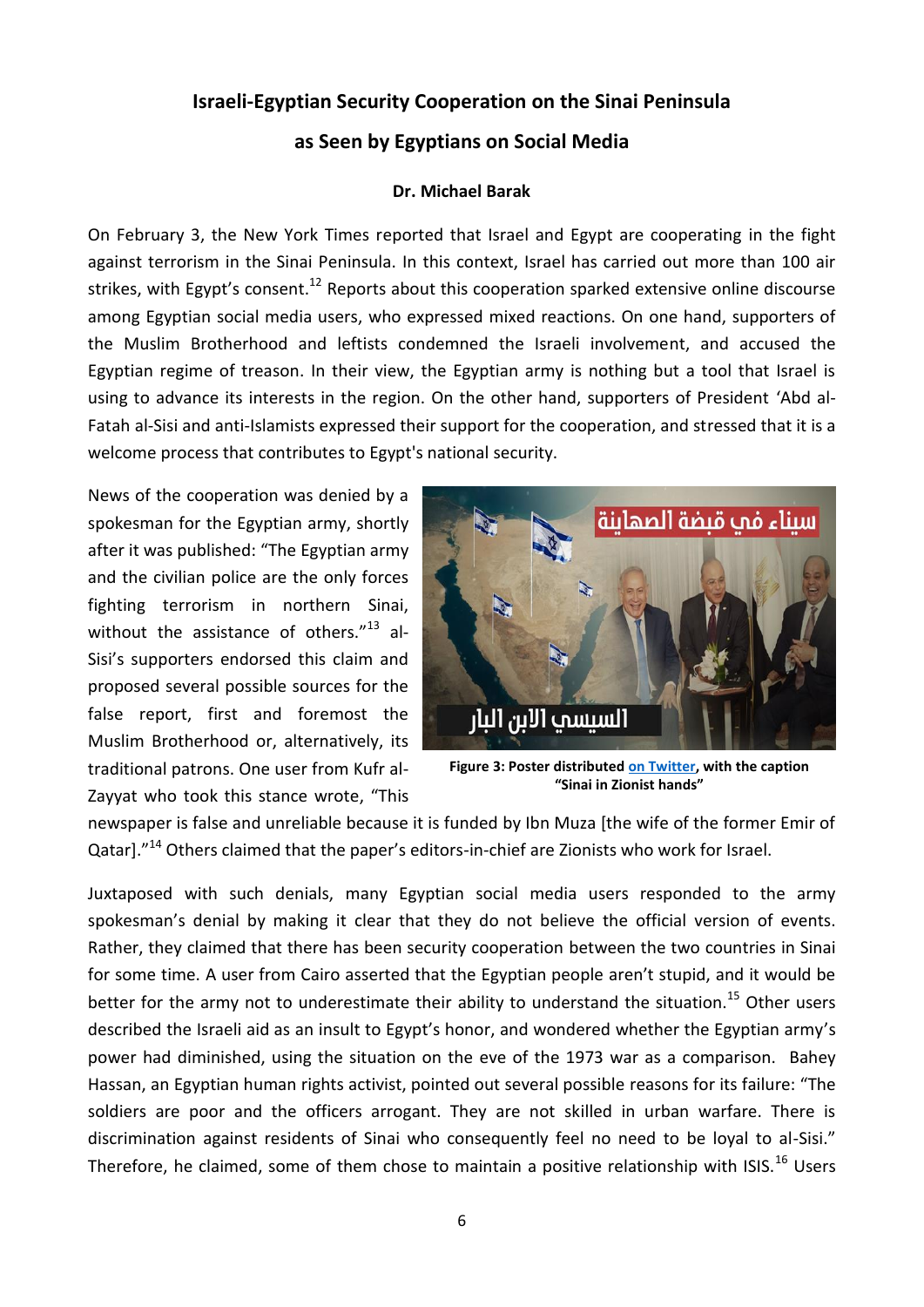affiliated with the Muslim Brotherhood and left-wing activists criticized al-Sisi and his regime directly, using the hashtag, "Sinai in Zionist hands" (figure 3).<sup>17</sup> They contended that this is an additional expression of the president's treachery: just as he sold the Tiran and Sanafir Islands to Saudi Arabia, he now intends to hand the Sinai Peninsula over to Israel. Hossam el-Shorbagy, an Egyptian journalist for al-Jazeera wrote that security cooperation with Israel is a violation of Egyptian sovereignty, and paves the way for Egypt to spill the blood of the residents of Sinai.<sup>18</sup>

Users posited several reasons for Israel's readiness to cooperate with Egypt on security matters, including its desire to win Egyptian support for the transfer of the US embassy to Jerusalem;<sup>19</sup> tightening the siege on the Gaza Strip and disarming Hamas as part of the preparations for an Israeli invasion of Gaza;<sup>20</sup> ensuring that al-Sisi serves another term as president of Egypt because it serves Israeli interests;<sup>21</sup> and Israel's desire to purge the Sinai Peninsula of the local population in order to implement al-Sisi's 2014 plan to transfer Sinai to the Palestinians, as a way to expand the Gaza Strip and establish a Palestinian state.<sup>22</sup>

Alongside such harsh criticism, some voices did favor cooperation and stronger ties with Israel. Egyptian users noted that although Israel was once an enemy, it can no longer be considered as such now that it has signed a peace agreement with Egypt. These users cited Israel's contribution to cutting off the financial support that Qatar and Turkey had provided for ISIS personnel.<sup>23</sup> For example, one young man from Alexandria wrote: "Since the peace treaty, it has been in our interest as Egyptians to have a strong relationship with our neighbor Israel, unlike the dogs of Hamas." He further said that Egypt does not benefit from defending the Palestinian people, and therefore: "We as a people and as a state must focus on our own interests and [cooperation] with Israel is definitely one of them."<sup>24</sup> A user from Cairo noted, "I don't have a significant problem cooperating with Israel against the black terrorism" and proposed "using the mindless Muslim Brothers and Jihadist-Salafis as human shields in Sinai."<sup>25</sup> Still another user claimed that Egypt needs assistance from Israel because Israel has advanced technology that the Egyptian army lacks, such as surveillance equipment and missile-carrying aerial drones.<sup>26</sup>

Other users chose to support al-Sisi and pointed accusing fingers at the Muslim Brotherhood, Qatar and Turkey. One user from Ismailia remarked that al-Sisi is trying very hard to improve Egypt's situation in every field, and the real enemy is Brotherhood movement and its supporters, who are waging a widespread propaganda war against him.<sup>27</sup> Some of these users noted that Arab solidarity is "bankrupt," and also accused Qatar and Turkey of interfering in Egyptian affairs, and being responsible for the appearance of ISIS in Sinai.<sup>28</sup>

The security cooperation between Israel and Egypt in the Sinai Peninsula is criticized harshly by many Egyptian citizens, mainly from the Muslim Brotherhood and the political left. However, it is impossible to ignore the voices who seek to present the benefits of this cooperation. The discourse reveals a certain shift in the perception of Israel among some non-Islamist youth, who now consider it not an enemy but rather a supporter of Egypt's national security while Turkey, Qatar and the Muslim Brotherhood are perceived as subversive.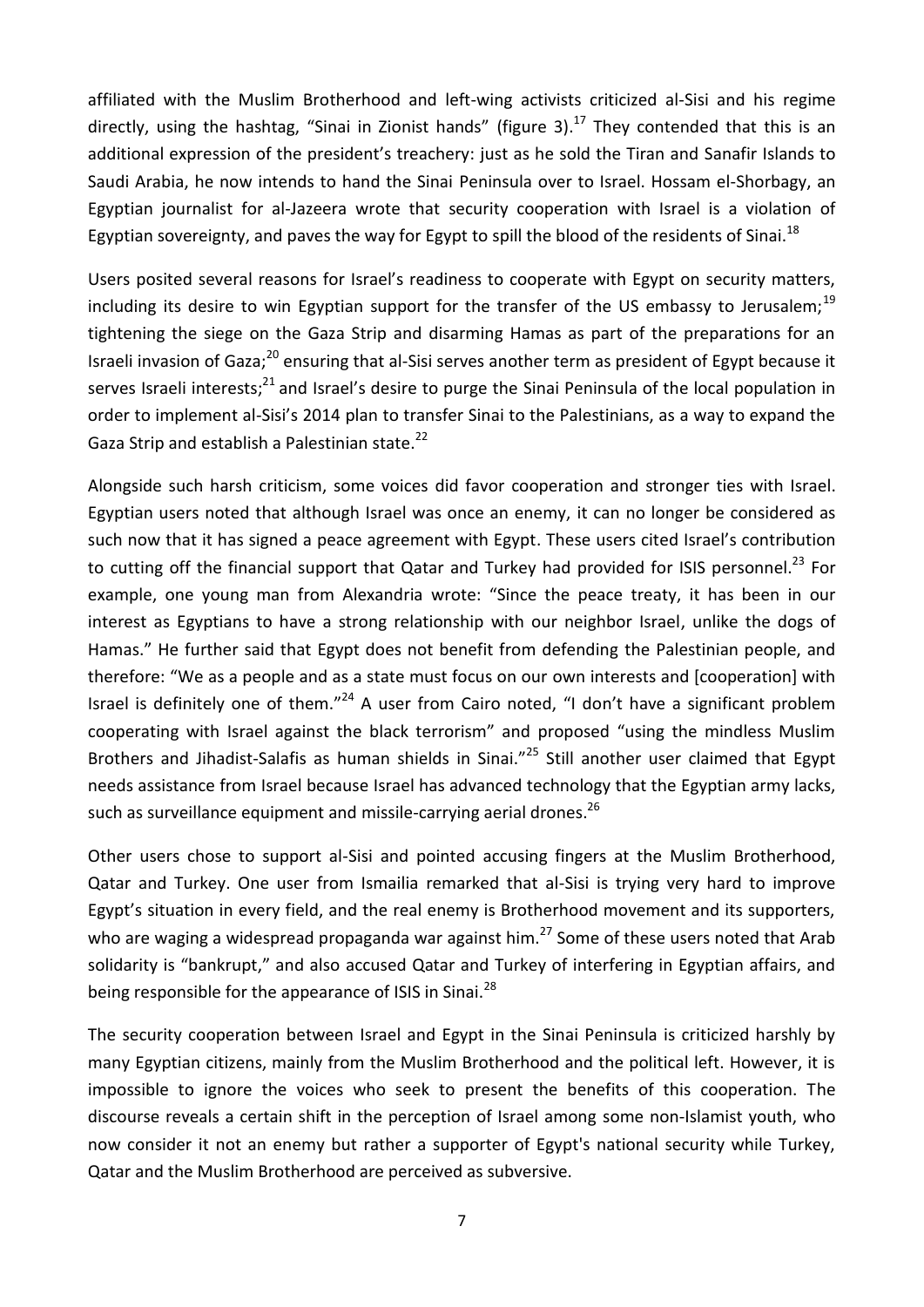### <span id="page-7-0"></span>**The Girls of Revolution Street: Feminist Discourse on Iranian Social Media**

#### **Dr. Raz Zimmt**

In recent years, social media have become a central arena wherein Iranian women have conducted their struggle against discrimination of various types. Women's issues have returned to the agenda with the outbreak of the hijab protests in January, which began with a defiant act by an Iranian young woman who removed her hijab and waved it in front of security forces. Her protest, which expanded to several major cities in Iran, again illustrates the potential of social media to raise public awareness of women's rights, and their ability to exert pressure on the authorities to adapt to the social and cultural changes occurring in Iranian society.

The public protests that erupted in Iran at the end of December 2017 initially focused primarily on the economic and social distress of the weaker sectors of Iranian society. However, shortly thereafter, a young Iranian woman by the name of Vida Movahed stood bareheaded in front of policemen on Enghelab (Revolution) Street, as protest against the mandatory hijab imposed by the Islamic Republic. Movahed quickly became a role model for dozens of women who took to the streets in several major cities in Iran, mainly Tehran, and removed their hijabs. The women's protest was significantly strengthened when the pictures of bareheaded women were shared thousands of times in social media, under the label "The Girls of Revolution Street" (انقالب\_خیابان\_دختران# ;figure 4). In several instances, men and religious women who expressed their opposition to the imposition of the hijab joined the protest, although they themselves were careful to dress according to the mandatory Islamic dress code. Movahed was arrested, and released a few weeks later.

The latest wave of protest marks another stage in the struggle against the imposition of the hijab, which in recent years has become one of the central issues in Iranian feminist discourse, especially on social media. In the summer of 2012, a group of Iranian students launched a Facebook campaign using the slogan: "Choosing hijab is a right of the Iranian Woman." Thousands of users from Iran and abroad joined the campaign. In May 2014, the campaign against the mandatory hijab was renewed at the initiative of Iranian journalist-in-exile Masih Alinejad who launched a Facebook page called "Stealthy Freedom of Iranian Women." She called on Iranian women to take pictures of themselves without a hijab in the public sphere and to share them online. The campaign was a great success, and thousands of women uploaded pictures showing themselves in public places with uncovered heads. In the past year, dozens of women took part in another campaign initiated by Alinejad, who called on women to express their opposition to enforced hijab by wearing a white one every Wednesday, while using the slogan "White Wednesday."<sup>29</sup>

However, the struggle of Iranian women does not focus solely on the issue of hijab. In recent weeks, there has been a heated debate on social media over two additional issues related to the status of women. In December, Zahra Ayatollahi, the head of the Women's Social and Cultural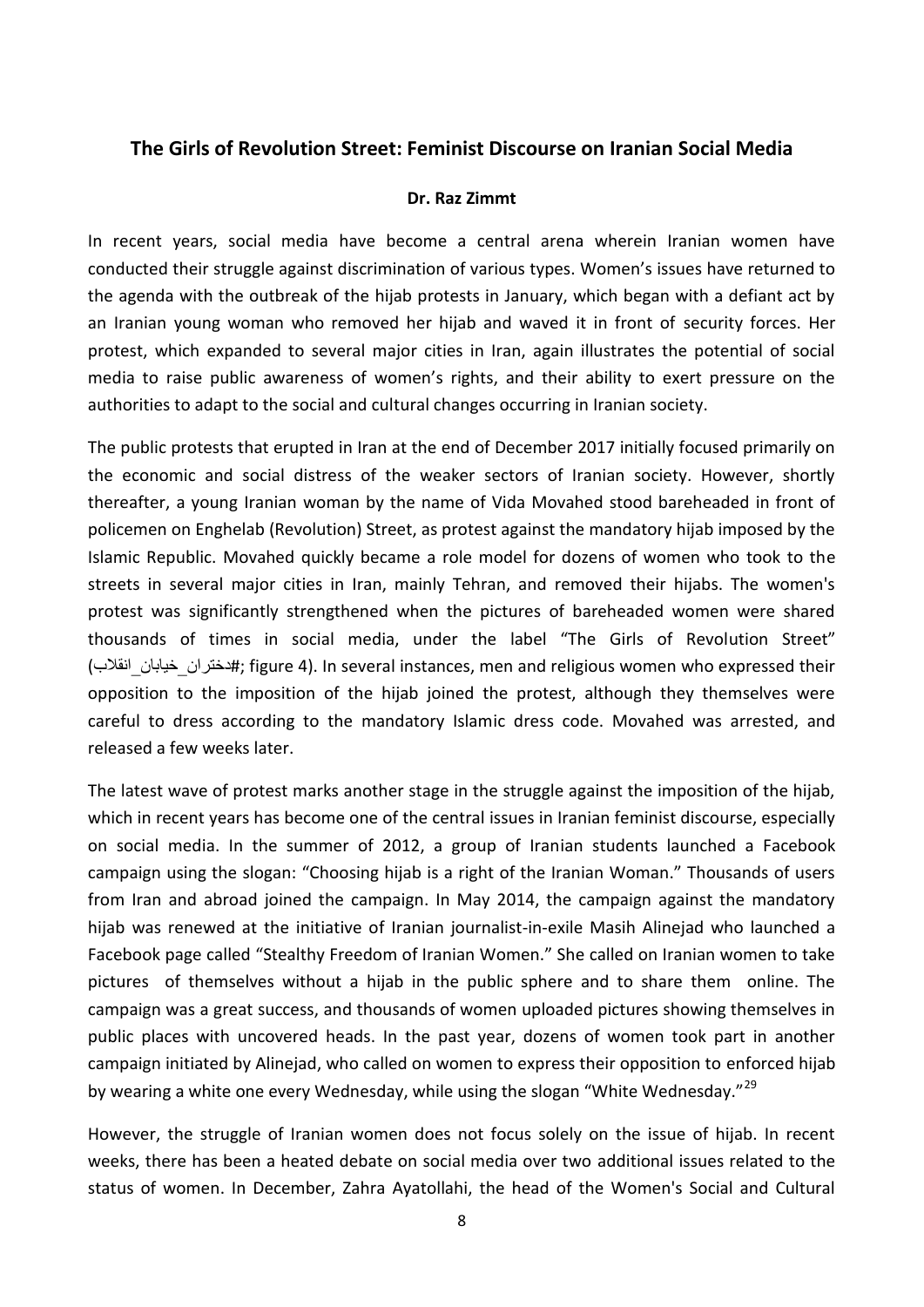Council, which is subordinate to the Supreme Council of the Cultural Revolution in Iran, created a stir by publishing an opinion piece in the hardline newspaper Kayhan. Her article dealt with proposed legislation drafted by the Women's and Family Affairs Office of the Presidency, which was recently submitted to the Majlis for approval. The bill would expand the enforcement mechanisms and increase punishment in cases of violence against women. Ayatollahi strongly criticized the bill and argued that the best way to protect women was to place their protection in the hands of male members of their families, instead of adopting what she called a "Western style" that might harm the family as an institution and the status of men, thereby leading to the erosion of traditional Islamic society.<sup>30</sup>

The article provoked strident reactions on social media, some disseminated using the hashtag "Women vs. Women," and which also included demands to oust Ayatollahi from her post. Users claimed that her remarks reflect dark, extreme positions and encouraged violence against women. One user responded to the article by sharing pictures of a young woman from Mashhad who was severely abused by her husband (figure 5), in an attempt to refute the claim that family members would protect women from violence.<sup>31</sup> Amene Shirafkan, the parliamentary correspondent of the reformist newspaper Shargh, also attacked Ayatollahi and claimed that she is completely disconnected from the social reality in which she lives, and that she is not fit to serve as a manager in the public sector.<sup>32</sup> Several female reformist members of the Majlis joined the chorus of criticism. For example, Fatemeh Sa'idi condemned Ayatollahi's remarks and cited them as an instance of women who are sometimes responsible for violence against women.<sup>33</sup>

The other affair that agitated Iranian social media was sparked by a program broadcast on Iranian television, during which a marriage counselor suggested that women massage their husbands' feet with milk and kiss them in order to improve their marriage. She outdid herself by stressing that this was necessary even in cases where the husband is addicted to drugs and beats his wife, because it will relieve his tension. A clip including a segment from the program quickly went viral on social media, and provoked reactions of anger and ridicule that forced the state broadcasting authority to issue an apology. 34

The transformation of social media into a means for promoting women's empowerment is reflected in several struggles being waged in recent years which focus on the status of women. These include the legal standing of women, their rights in marriage and divorce, their entry into football stadiums, their integration in management positions in the public and government sectors, and their representation in elected legislative bodies.<sup>35</sup> It is not surprising that these struggles are conducted online, because it provides women with an arena where they enjoy equality with men, and gives them access to society at large. Moreover, human rights and civil society activists consider online activity crucial for increasing public awareness of these issues. The official policy of the regime regarding women has not yet undergone any real change, although President Rouhani previously expressed on several occasions positions that would advance the status of women. At the same time, the impact of the public discourse is evident in the gradual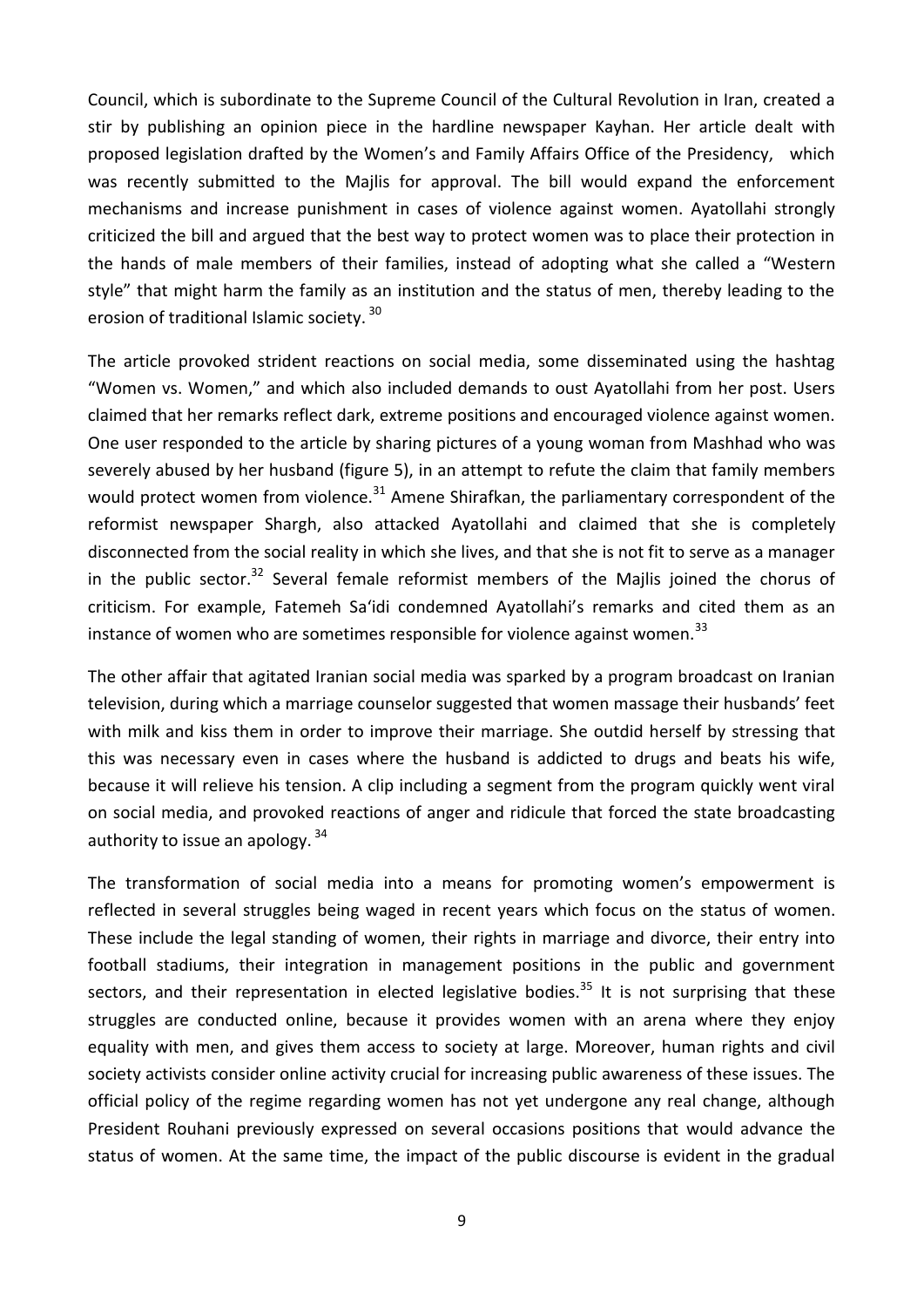improvement in the status of Iranian women, including their growing integration into local and national politics, the labor market, and institutions of higher education.

- $11$  @asseraaalsham, Twitter, February 10, 2018. Last accessed March 8, 2018.
- <https://twitter.com/asseraaalsham/status/962287399538712582>

<https://www.facebook.com/Youm7/posts/2369525526451429>

```
https://twitter.com/BaheyHassan/status/960842154867339264; #عاريا_الجنرال, Twitter. Last accessed March 8, 2018.
```

```
\frac{17}{17}سيناء بقبضة الصهاينة\mu, Twitter. Last accessed March 8, 2018.
```

```
18 @HOSSAMSHORBAGY, Twitter, February 3, 2018. Last accessed March 8, 2018.
```

```
https://twitter.com/HOSSAMSHORBAGY/status/959962455349882885
```
**<sup>.</sup>** <sup>1</sup>Melman, Yossi and Tal Lev-Ram, "The attack against Syrian air defenses – 'The most extensive since 1982,'" *Ma'ariv*, February 10, 201[8 http://www.maariv.co.il/news/military/Article-622511](http://www.maariv.co.il/news/military/Article-622511)

<sup>2</sup> @syriahr, Twitter, February 10, 2018. Last accessed March 8, 2018.

<https://twitter.com/syriahr/status/962466467731116032>

<sup>&</sup>lt;sup>3</sup> Yaniv Kubovich, Jack Khoury, Noa Landau and Noa Shpigel, "Israel: In New 'Large-scale Strike,' Military Bombs 12 Syrian, Iranian Targets", *Ha'aretz*, February 10, 2018[, https://www.haaretz.com/israel-news/israel-in-large-scale](https://www.haaretz.com/israel-news/israel-in-large-scale-strike-army-bombs-12-syrian-iranian-targets-1.5806621)[strike-army-bombs-12-syrian-iranian-targets-1.5806621](https://www.haaretz.com/israel-news/israel-in-large-scale-strike-army-bombs-12-syrian-iranian-targets-1.5806621)

<sup>4</sup> @Partisangirl, Twitter, February 10, 2018. Last accessed March 8, 2018.

<https://twitter.com/Partisangirl/status/962237523933065216>

<sup>@</sup>AnshelPfeffer, Twitter, February 10, 2018. Last accessed March 8, 2018.

<https://twitter.com/AnshelPfeffer/status/962265515522756613>

<sup>@</sup>Mr\_Alhamdo, Twitter, February 10, 2018. Last accessed March 8, 2018.

[https://twitter.com/Mr\\_Alhamdo/status/962308387768848384](https://twitter.com/Mr_Alhamdo/status/962308387768848384)

<sup>@</sup>Mr\_Alhamdo, Twitter, February 10, 2018. Last accessed March 8, 2018.

[https://twitter.com/Mr\\_Alhamdo/status/962296093261422592](https://twitter.com/Mr_Alhamdo/status/962296093261422592) @halap\_mansora, Twitter, February 10, 2018. Last accessed March 8, 2018.

[https://twitter.com/halap\\_mansora/status/962388595750461441](https://twitter.com/halap_mansora/status/962388595750461441)

<sup>9</sup> Adam Hoffman, "We Love You Trump: Syrian Users on the American Attack," *Beehive*, vol. 5, no. 4, April 2017

[https://dayan.org/content/we-love-you-trump-syrian-users-american-attack.](https://dayan.org/content/we-love-you-trump-syrian-users-american-attack)  $\frac{10}{10}$  @kasimf, Twitter, February 10, 2018. Last accessed March 8, 2018.

<https://twitter.com/kasimf/status/962237258895122433>

<sup>12</sup> David D. Kirkpatrick, "Secret Alliance: Israel Carries Out Airstrikes in Egypt, With Cairo's O.K", *New York Times*, February 3, 2018. <https://www.nytimes.com/2018/02/03/world/middleeast/israel-airstrikes-sinai-egypt.html>

 <sup>2018. 4,</sup> February *,Arabic Today Russia* ,"الجیش المصري يرد على تقرير الضربات اإلسرائیلیة في سیناء" <sup>13</sup>

[<sup>/</sup>](https://arabic.rt.com/middle_east/925087-%D8%A7%D9%84%D8%AC%D9%8A%D8%B4-%D8%A7%D9%84%D9%85%D8%B5%D8%B1%D9%8A-%D9%8A%D8%B1%D8%AF-%D8%B9%D9%84%D9%89-%D8%AA%D9%82%D8%B1%D9%8A%D8%B1-%D8%A7%D9%84%D8%B6%D8%B1%D8%A8%D8%A7%D8%AA-%D8%A7%D9%84%D8%A5%D8%B3%D8%B1%D8%A7%D8%A6%D9%8A%D9%84%D9%8A%D8%A9-%D9%81%D9%8A-%D8%B3%D9%8A%D9%86%D8%A7%D8%A1/)[سیناء](https://arabic.rt.com/middle_east/925087-%D8%A7%D9%84%D8%AC%D9%8A%D8%B4-%D8%A7%D9%84%D9%85%D8%B5%D8%B1%D9%8A-%D9%8A%D8%B1%D8%AF-%D8%B9%D9%84%D9%89-%D8%AA%D9%82%D8%B1%D9%8A%D8%B1-%D8%A7%D9%84%D8%B6%D8%B1%D8%A8%D8%A7%D8%AA-%D8%A7%D9%84%D8%A5%D8%B3%D8%B1%D8%A7%D8%A6%D9%8A%D9%84%D9%8A%D8%A9-%D9%81%D9%8A-%D8%B3%D9%8A%D9%86%D8%A7%D8%A1/)[-](https://arabic.rt.com/middle_east/925087-%D8%A7%D9%84%D8%AC%D9%8A%D8%B4-%D8%A7%D9%84%D9%85%D8%B5%D8%B1%D9%8A-%D9%8A%D8%B1%D8%AF-%D8%B9%D9%84%D9%89-%D8%AA%D9%82%D8%B1%D9%8A%D8%B1-%D8%A7%D9%84%D8%B6%D8%B1%D8%A8%D8%A7%D8%AA-%D8%A7%D9%84%D8%A5%D8%B3%D8%B1%D8%A7%D8%A6%D9%8A%D9%84%D9%8A%D8%A9-%D9%81%D9%8A-%D8%B3%D9%8A%D9%86%D8%A7%D8%A1/)[في](https://arabic.rt.com/middle_east/925087-%D8%A7%D9%84%D8%AC%D9%8A%D8%B4-%D8%A7%D9%84%D9%85%D8%B5%D8%B1%D9%8A-%D9%8A%D8%B1%D8%AF-%D8%B9%D9%84%D9%89-%D8%AA%D9%82%D8%B1%D9%8A%D8%B1-%D8%A7%D9%84%D8%B6%D8%B1%D8%A8%D8%A7%D8%AA-%D8%A7%D9%84%D8%A5%D8%B3%D8%B1%D8%A7%D8%A6%D9%8A%D9%84%D9%8A%D8%A9-%D9%81%D9%8A-%D8%B3%D9%8A%D9%86%D8%A7%D8%A1/)[-](https://arabic.rt.com/middle_east/925087-%D8%A7%D9%84%D8%AC%D9%8A%D8%B4-%D8%A7%D9%84%D9%85%D8%B5%D8%B1%D9%8A-%D9%8A%D8%B1%D8%AF-%D8%B9%D9%84%D9%89-%D8%AA%D9%82%D8%B1%D9%8A%D8%B1-%D8%A7%D9%84%D8%B6%D8%B1%D8%A8%D8%A7%D8%AA-%D8%A7%D9%84%D8%A5%D8%B3%D8%B1%D8%A7%D8%A6%D9%8A%D9%84%D9%8A%D8%A9-%D9%81%D9%8A-%D8%B3%D9%8A%D9%86%D8%A7%D8%A1/)[اإلسرائیلیة](https://arabic.rt.com/middle_east/925087-%D8%A7%D9%84%D8%AC%D9%8A%D8%B4-%D8%A7%D9%84%D9%85%D8%B5%D8%B1%D9%8A-%D9%8A%D8%B1%D8%AF-%D8%B9%D9%84%D9%89-%D8%AA%D9%82%D8%B1%D9%8A%D8%B1-%D8%A7%D9%84%D8%B6%D8%B1%D8%A8%D8%A7%D8%AA-%D8%A7%D9%84%D8%A5%D8%B3%D8%B1%D8%A7%D8%A6%D9%8A%D9%84%D9%8A%D8%A9-%D9%81%D9%8A-%D8%B3%D9%8A%D9%86%D8%A7%D8%A1/)[-](https://arabic.rt.com/middle_east/925087-%D8%A7%D9%84%D8%AC%D9%8A%D8%B4-%D8%A7%D9%84%D9%85%D8%B5%D8%B1%D9%8A-%D9%8A%D8%B1%D8%AF-%D8%B9%D9%84%D9%89-%D8%AA%D9%82%D8%B1%D9%8A%D8%B1-%D8%A7%D9%84%D8%B6%D8%B1%D8%A8%D8%A7%D8%AA-%D8%A7%D9%84%D8%A5%D8%B3%D8%B1%D8%A7%D8%A6%D9%8A%D9%84%D9%8A%D8%A9-%D9%81%D9%8A-%D8%B3%D9%8A%D9%86%D8%A7%D8%A1/)[الضربات](https://arabic.rt.com/middle_east/925087-%D8%A7%D9%84%D8%AC%D9%8A%D8%B4-%D8%A7%D9%84%D9%85%D8%B5%D8%B1%D9%8A-%D9%8A%D8%B1%D8%AF-%D8%B9%D9%84%D9%89-%D8%AA%D9%82%D8%B1%D9%8A%D8%B1-%D8%A7%D9%84%D8%B6%D8%B1%D8%A8%D8%A7%D8%AA-%D8%A7%D9%84%D8%A5%D8%B3%D8%B1%D8%A7%D8%A6%D9%8A%D9%84%D9%8A%D8%A9-%D9%81%D9%8A-%D8%B3%D9%8A%D9%86%D8%A7%D8%A1/)[-](https://arabic.rt.com/middle_east/925087-%D8%A7%D9%84%D8%AC%D9%8A%D8%B4-%D8%A7%D9%84%D9%85%D8%B5%D8%B1%D9%8A-%D9%8A%D8%B1%D8%AF-%D8%B9%D9%84%D9%89-%D8%AA%D9%82%D8%B1%D9%8A%D8%B1-%D8%A7%D9%84%D8%B6%D8%B1%D8%A8%D8%A7%D8%AA-%D8%A7%D9%84%D8%A5%D8%B3%D8%B1%D8%A7%D8%A6%D9%8A%D9%84%D9%8A%D8%A9-%D9%81%D9%8A-%D8%B3%D9%8A%D9%86%D8%A7%D8%A1/)[تقرير](https://arabic.rt.com/middle_east/925087-%D8%A7%D9%84%D8%AC%D9%8A%D8%B4-%D8%A7%D9%84%D9%85%D8%B5%D8%B1%D9%8A-%D9%8A%D8%B1%D8%AF-%D8%B9%D9%84%D9%89-%D8%AA%D9%82%D8%B1%D9%8A%D8%B1-%D8%A7%D9%84%D8%B6%D8%B1%D8%A8%D8%A7%D8%AA-%D8%A7%D9%84%D8%A5%D8%B3%D8%B1%D8%A7%D8%A6%D9%8A%D9%84%D9%8A%D8%A9-%D9%81%D9%8A-%D8%B3%D9%8A%D9%86%D8%A7%D8%A1/)[-](https://arabic.rt.com/middle_east/925087-%D8%A7%D9%84%D8%AC%D9%8A%D8%B4-%D8%A7%D9%84%D9%85%D8%B5%D8%B1%D9%8A-%D9%8A%D8%B1%D8%AF-%D8%B9%D9%84%D9%89-%D8%AA%D9%82%D8%B1%D9%8A%D8%B1-%D8%A7%D9%84%D8%B6%D8%B1%D8%A8%D8%A7%D8%AA-%D8%A7%D9%84%D8%A5%D8%B3%D8%B1%D8%A7%D8%A6%D9%8A%D9%84%D9%8A%D8%A9-%D9%81%D9%8A-%D8%B3%D9%8A%D9%86%D8%A7%D8%A1/)[على](https://arabic.rt.com/middle_east/925087-%D8%A7%D9%84%D8%AC%D9%8A%D8%B4-%D8%A7%D9%84%D9%85%D8%B5%D8%B1%D9%8A-%D9%8A%D8%B1%D8%AF-%D8%B9%D9%84%D9%89-%D8%AA%D9%82%D8%B1%D9%8A%D8%B1-%D8%A7%D9%84%D8%B6%D8%B1%D8%A8%D8%A7%D8%AA-%D8%A7%D9%84%D8%A5%D8%B3%D8%B1%D8%A7%D8%A6%D9%8A%D9%84%D9%8A%D8%A9-%D9%81%D9%8A-%D8%B3%D9%8A%D9%86%D8%A7%D8%A1/)[-](https://arabic.rt.com/middle_east/925087-%D8%A7%D9%84%D8%AC%D9%8A%D8%B4-%D8%A7%D9%84%D9%85%D8%B5%D8%B1%D9%8A-%D9%8A%D8%B1%D8%AF-%D8%B9%D9%84%D9%89-%D8%AA%D9%82%D8%B1%D9%8A%D8%B1-%D8%A7%D9%84%D8%B6%D8%B1%D8%A8%D8%A7%D8%AA-%D8%A7%D9%84%D8%A5%D8%B3%D8%B1%D8%A7%D8%A6%D9%8A%D9%84%D9%8A%D8%A9-%D9%81%D9%8A-%D8%B3%D9%8A%D9%86%D8%A7%D8%A1/)[يرد](https://arabic.rt.com/middle_east/925087-%D8%A7%D9%84%D8%AC%D9%8A%D8%B4-%D8%A7%D9%84%D9%85%D8%B5%D8%B1%D9%8A-%D9%8A%D8%B1%D8%AF-%D8%B9%D9%84%D9%89-%D8%AA%D9%82%D8%B1%D9%8A%D8%B1-%D8%A7%D9%84%D8%B6%D8%B1%D8%A8%D8%A7%D8%AA-%D8%A7%D9%84%D8%A5%D8%B3%D8%B1%D8%A7%D8%A6%D9%8A%D9%84%D9%8A%D8%A9-%D9%81%D9%8A-%D8%B3%D9%8A%D9%86%D8%A7%D8%A1/)[-](https://arabic.rt.com/middle_east/925087-%D8%A7%D9%84%D8%AC%D9%8A%D8%B4-%D8%A7%D9%84%D9%85%D8%B5%D8%B1%D9%8A-%D9%8A%D8%B1%D8%AF-%D8%B9%D9%84%D9%89-%D8%AA%D9%82%D8%B1%D9%8A%D8%B1-%D8%A7%D9%84%D8%B6%D8%B1%D8%A8%D8%A7%D8%AA-%D8%A7%D9%84%D8%A5%D8%B3%D8%B1%D8%A7%D8%A6%D9%8A%D9%84%D9%8A%D8%A9-%D9%81%D9%8A-%D8%B3%D9%8A%D9%86%D8%A7%D8%A1/)[المصري](https://arabic.rt.com/middle_east/925087-%D8%A7%D9%84%D8%AC%D9%8A%D8%B4-%D8%A7%D9%84%D9%85%D8%B5%D8%B1%D9%8A-%D9%8A%D8%B1%D8%AF-%D8%B9%D9%84%D9%89-%D8%AA%D9%82%D8%B1%D9%8A%D8%B1-%D8%A7%D9%84%D8%B6%D8%B1%D8%A8%D8%A7%D8%AA-%D8%A7%D9%84%D8%A5%D8%B3%D8%B1%D8%A7%D8%A6%D9%8A%D9%84%D9%8A%D8%A9-%D9%81%D9%8A-%D8%B3%D9%8A%D9%86%D8%A7%D8%A1/)[-](https://arabic.rt.com/middle_east/925087-%D8%A7%D9%84%D8%AC%D9%8A%D8%B4-%D8%A7%D9%84%D9%85%D8%B5%D8%B1%D9%8A-%D9%8A%D8%B1%D8%AF-%D8%B9%D9%84%D9%89-%D8%AA%D9%82%D8%B1%D9%8A%D8%B1-%D8%A7%D9%84%D8%B6%D8%B1%D8%A8%D8%A7%D8%AA-%D8%A7%D9%84%D8%A5%D8%B3%D8%B1%D8%A7%D8%A6%D9%8A%D9%84%D9%8A%D8%A9-%D9%81%D9%8A-%D8%B3%D9%8A%D9%86%D8%A7%D8%A1/)[الجیش](https://arabic.rt.com/middle_east/925087-%D8%A7%D9%84%D8%AC%D9%8A%D8%B4-%D8%A7%D9%84%D9%85%D8%B5%D8%B1%D9%8A-%D9%8A%D8%B1%D8%AF-%D8%B9%D9%84%D9%89-%D8%AA%D9%82%D8%B1%D9%8A%D8%B1-%D8%A7%D9%84%D8%B6%D8%B1%D8%A8%D8%A7%D8%AA-%D8%A7%D9%84%D8%A5%D8%B3%D8%B1%D8%A7%D8%A6%D9%8A%D9%84%D9%8A%D8%A9-%D9%81%D9%8A-%D8%B3%D9%8A%D9%86%D8%A7%D8%A1/)[/925087-east\\_middle/com.rt.arabic://https](https://arabic.rt.com/middle_east/925087-%D8%A7%D9%84%D8%AC%D9%8A%D8%B4-%D8%A7%D9%84%D9%85%D8%B5%D8%B1%D9%8A-%D9%8A%D8%B1%D8%AF-%D8%B9%D9%84%D9%89-%D8%AA%D9%82%D8%B1%D9%8A%D8%B1-%D8%A7%D9%84%D8%B6%D8%B1%D8%A8%D8%A7%D8%AA-%D8%A7%D9%84%D8%A5%D8%B3%D8%B1%D8%A7%D8%A6%D9%8A%D9%84%D9%8A%D8%A9-%D9%81%D9%8A-%D8%B3%D9%8A%D9%86%D8%A7%D8%A1/)

<sup>14</sup> @Abdelrahim.Ali, Facebook, February 4, 2018. Last accessed March 8, 2018.

[https://www.facebook.com/Abdelrahim.Ali/posts/2370737466285166;](https://www.facebook.com/Abdelrahim.Ali/posts/2370737466285166) @egyptwindow2000, February 4, 2018. Last accessed March 8, 2018[. https://www.facebook.com/egyptwindow2000/posts/1785083734856002?comment](https://www.facebook.com/egyptwindow2000/posts/1785083734856002?comment)

<sup>&</sup>lt;sup>15</sup> @Youm7, Facebook, February 4, 2018. Last accessed March 8, 2018.

 $^{16}$  @BahevHassan, Twitter. February 6, 2018. Last accessed March 8, 2018.

<sup>19</sup> @RassdNewsN, Facebook, February 4, 2018. Last accessed March 8, 2018.

<https://www.facebook.com/RassdNewsN/videos/1971492696261163>

 $\frac{20}{20}$  @RassdNewsN, Facebok, February 10, 2018. Last accessed March 8, 2018.

<https://www.facebook.com/RassdNewsN/posts/1978006475609785>

 $21$  Ibid.

<sup>22</sup> #القرن\_صفقة, Twitter. Last accessed March 8, 2018.

<sup>&</sup>lt;sup>23</sup> Ahmed Bahgat, Facebook, February 6, 2018. Last accessed March 8, 2018.

[https://www.facebook.com/ANONYMOUS.REBEL/posts/10156286076905530;](https://www.facebook.com/ANONYMOUS.REBEL/posts/10156286076905530) MasrAlarabia, Facebook, February 2, 2018. Last accessed March 8, 2018.<https://www.facebook.com/masralarabiaofficial/posts/751972181662539>

 $^{24}$  @HuffPostArabi, Facebook, February 4, 2018. Last accessed March 8, 2018.

<https://www.facebook.com/HuffPostArabi/posts/2048988385365926>

 $\frac{25}{25}$  Iman Bibars, Facebook, February 6, 2018. Last accessed March 8, 2018. <https://www.facebook.com/ibibars/posts/1738239006240568>